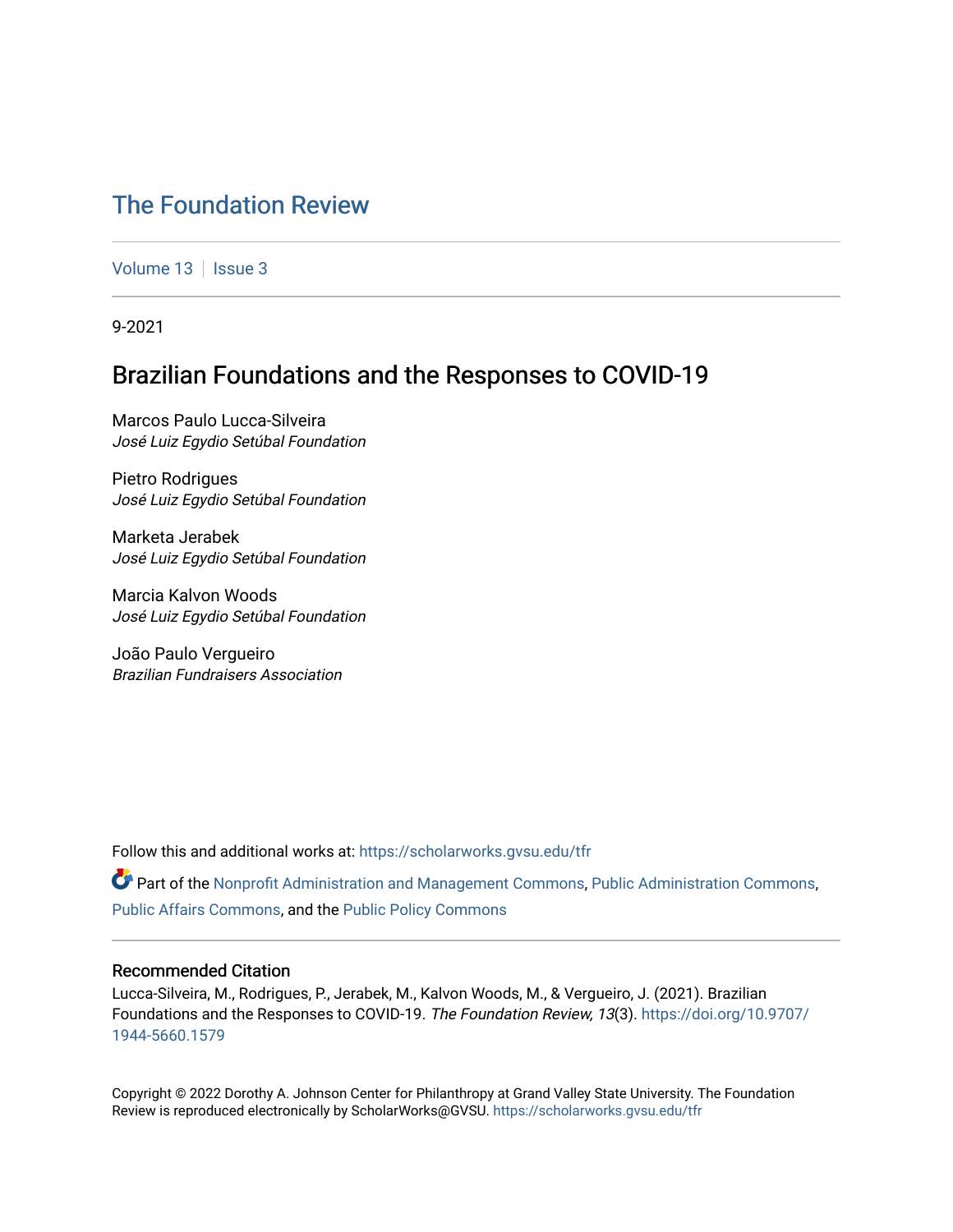# Brazilian Foundations and the Responses to COVID-19

Marcos Paulo de Lucca-Silveira, Ph.D., Pietro Rodrigues, Ph.D., Marketa Jerabek, Ph.D., and Marcia Kalvon Woods, B.A., José Luiz Egydio Setúbal Foundation; and João Paulo Vergueiro, M.A., Brazilian Fundraisers Association

*Keywords: Corporate foundation, family foundation, COVID-19, donations, Brazil*

# **Introduction**

The COVID-19 pandemic has engendered a generalized crisis in Brazil, impacting its social, economic, health care, and welfare systems. It has caused hundreds of thousands of deaths, put unparalleled pressure on the country's Unified Health System (Sistema Único de Saúde), and has had devastating effects on the economy and the well-being of Brazilians.

The first cases in China and the media coverage of Italy's calamity in April 2020 were not enough to prompt a coordinated response to the anticipated COVID-19 outbreak in Brazil. Acknowledgment of the disaster by public institutions came later, after many people had already lost their lives to the virus. However, it could have been worse. From the beginning, Brazil was able to count on the many social actors that mobilized their networks and resources to offer financial resources and lend social expertise to public welfare services.

Despite huge socioeconomic inequalities and a severe economic crisis, Brazil saw civil society mobilize en masse to support causes and nonprofits to mitigate the negative health, social, and economic consequences of the pandemic. The number of social initiatives rose to levels never seen before (Associação Brasileira de Captadores de Recursos [ABCR, Brazilian Fundraisers Association], 2021). Almost 80% of all initiatives were designated to support the vulnerable groups most exposed to the negative effects of the pandemic, 65% of initiatives involved nonprofit organizations, and a significant percentage of social initiatives supported small local businesses as well as local

# **Key Points**

- This article aims to systematically analyze the contribution of corporate and family foundations in the fight against COVID-19 in Brazil, one of the countries most affected by the pandemic. Despite its resultant economic and social crisis, the pandemic has sparked an unprecedented wave of philanthropy in Brazil. It is estimated that more than \$1.2 billion has been raised and donated by corporations, corporate and private foundations, crowdfunding, and fundraising campaigns.
- Foundations, in particular, have played an important role in financing relevant scientific work, supporting public policies, and assisting nonprofit organizations and vulnerable communities. And while there is increasing knowledge about the activities of Brazilian foundations, systematic analysis is lacking. Our analysis is based on general data from the Brazilian COVID-19 Donation Monitor, reports and websites of the main foundations, and insights from seven in-depth interviews with key figures in Brazilian philanthropy.
- This article suggests that foundations have been subject to three major innovations: use of social intelligence for the provision of donations and social goods, new technology that can coordinate fundraising campaigns and mobilize civil society support, and shifts in the modus operandi of foundations. This article contributes to the literature on philanthropy by providing an analysis of the role of Brazilian foundations and their innovations during the COVID-19 pandemic.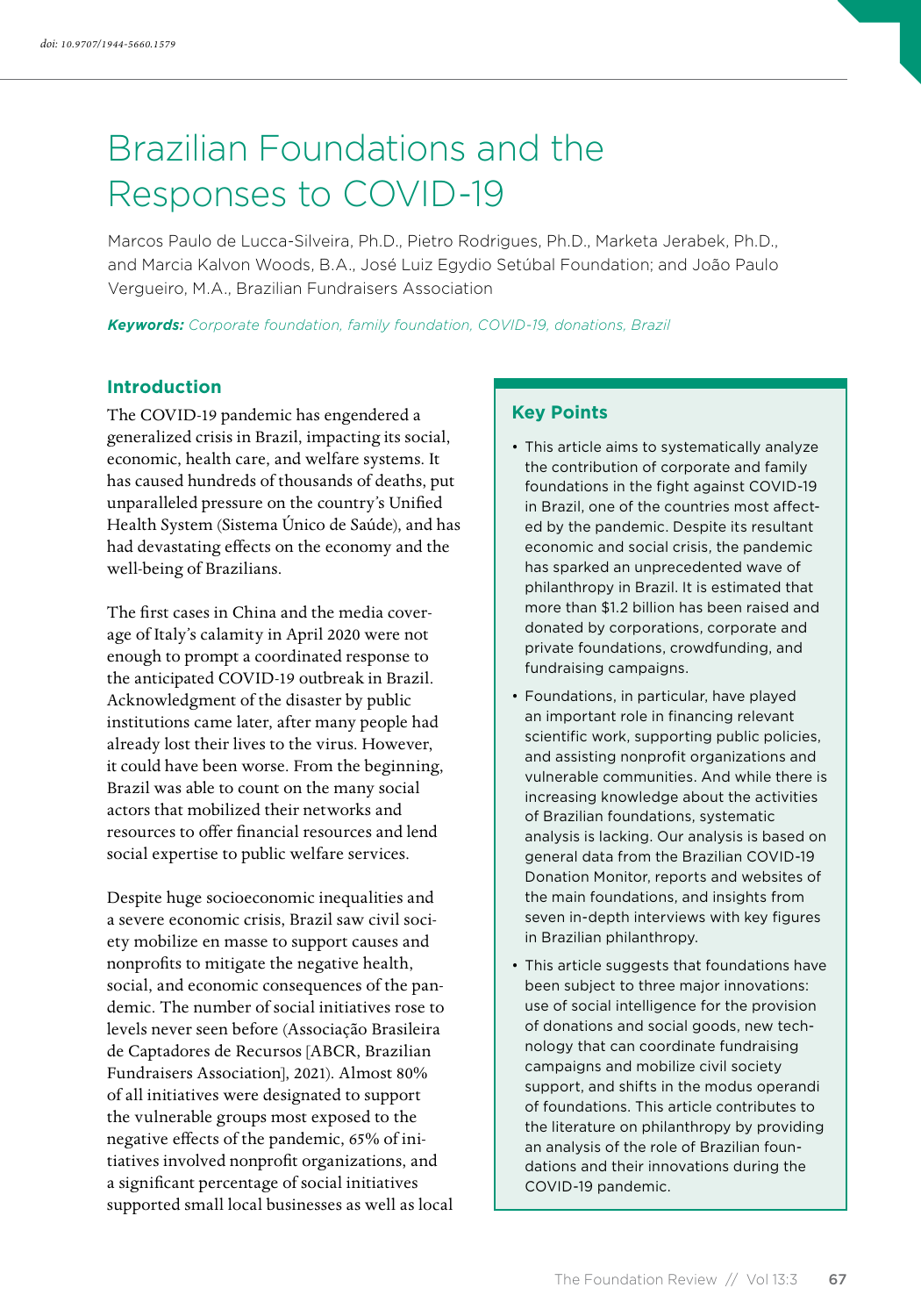and state administration (ABCR & Grupo de Institutos, Fundações, e Empresas [Group of Institutes, Foundations, and Enterprises] (GIFE, 2021). Certainly, these results came alongside a broader shift in the way the philanthropic sector and corporate and family foundations operate in the country.

More than a year after the COVID-19 outbreak, we explore the role of Brazil's philanthropic foundations in response to the pandemic and reflect on the main innovations in foundations' organization and operating strategies. We begin with an overview of the role of family and corporate foundations in Brazil, locating their increasing centrality among social entrepreneurs in supporting government efforts and civil society needs. Then, we present data regarding Brazilian foundations from March 2020 to March 2021. Based on our analysis, we underline three key innovations:

- 1. foundations' use of social intelligence (resources and expertise) for the provision of donations and social goods;
- 2. the new use of technology to fundraise campaigns and mobilize civil society support; and
- 3. shifts in the modus operandi of foundations.

Concretely, this means greater horizontal engagement with nonprofit organizations, less-stringent compliance rules and control mechanisms, more trust in the "on the ground" expertise of nonprofits, and more agile decision-making.

# **Foundations in Brazil: An Overview**

The Brazilian philanthropic sector dates to the founding of the country, with the opening of the first Holy House (Santa Casa) in 1543 to assist the sick in the coastal city of Santos, one of the first Portuguese settlements. Until 1930, the philanthropic sector was the only provider of public health, education, and social services to the poorest Brazilians, while the state tended to economic matters and the army protected the borders.

It was only after our most recent federal constitution, in 1988, that the sector saw outstanding growth and development. Currently, there are approximately 780,000 nonprofit organizations in Brazil, 72% of which are less than 33 years old (Instituto Brasileiro de Geografia e Estatística [Brazilian Institute of Geography and Statistics], 2019). The philanthropic institutions occupy an important role in the management of public resources of the Unified Health System, with responsibility for 47% of its total hospital admissions and 59% of more complex admissions (Fórum Nacional das Instituições Filantrópicas [National Council of Philanthropic Institutions], 2018). This role makes Brazil one of the biggest and most diverse philanthropic landscapes in the world.

Brazil's philanthropic sector is organized into two types of legal entities: associations, the traditional form through which individuals and legal entities — usually labeled foundations or institutes — pursue a specific purpose; and foundations, which dedicate endowments to specific causes and are more strictly regulated. A foundation-like structure similar to the U.S. model collects endowments and distributes grants to nonprofits, and is employed by both foundations and institutes.

Despite the large number of organizations, the coordination of the nonprofit sector is something relatively new. Created only 25 years ago, GIFE, equivalent to the Council on Foundations in the United States, congregates philanthropic organizations and is driven by the corporate social responsibility movement that followed the redemocratization of Brazil in 1985. Most foundations and institutes in Brazil are linked to corporations and operate with annual budgets funded by companies, generally running their own social projects. Only over the past decade has Brazil seen a growing number of family-based and independent foundations, as well as greater use of the grantmaking model of operation.

#### The Increasing Role of Foundations

Over the past few years, foundations have increasingly been framed as part of social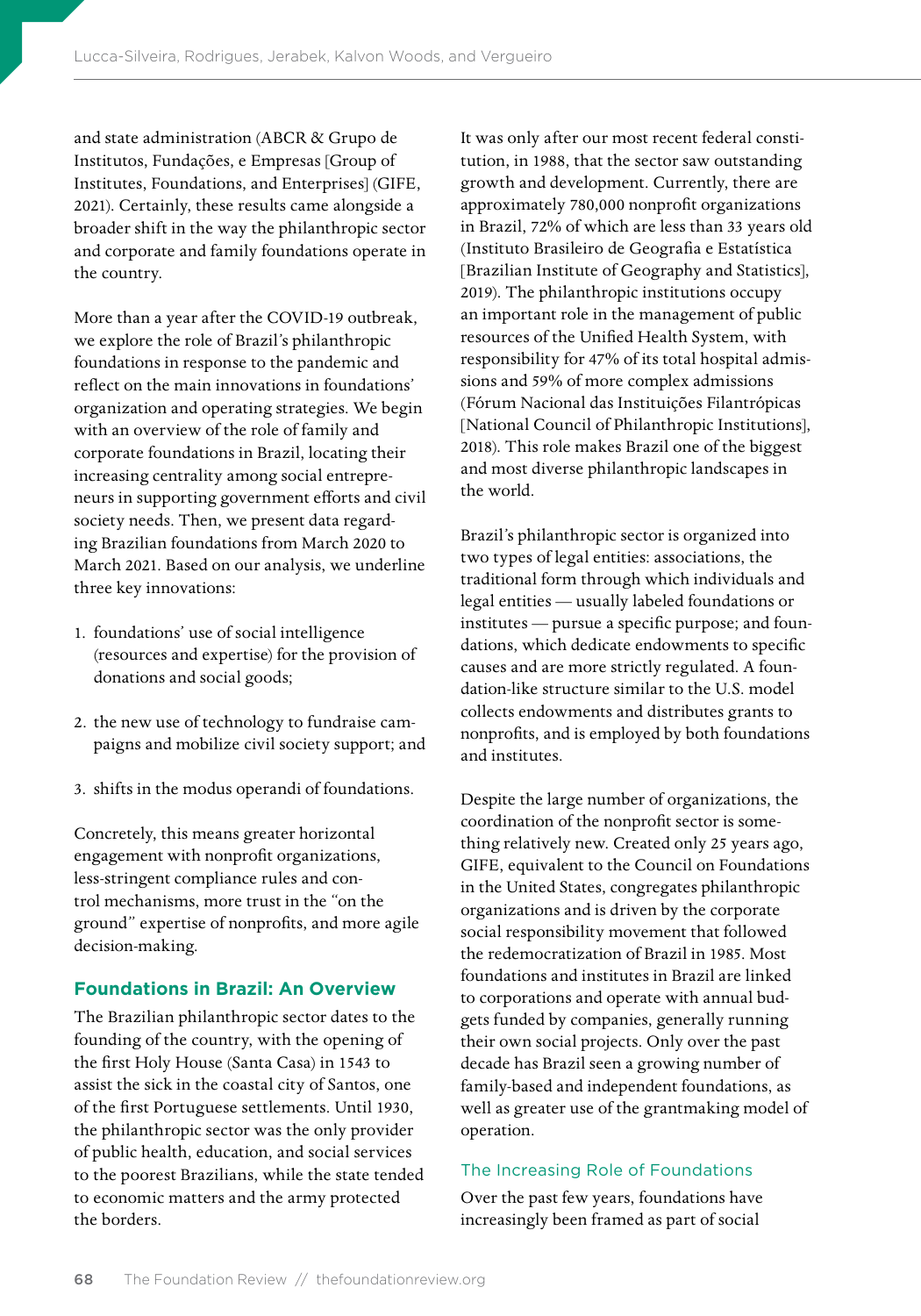

**FIGURE 1** Sources of COVID-19-Related Philanthropic Donations in Brazil from March 2020 to March 2021

innovation groups in Brazil. This means that their activities and services are being understood as motivated by meeting a social need (Mulgan, Tucker, Ali, & Sanders, 2007; Jessop, Moulaert, Hulgård, & Hamdouch, 2013). The rise of movements such as the Giving Pledge<sup>1</sup> have led billionaires all over the world to invest part of their fortunes to social causes during their lifetime. As a result, more money, professional staff, and management tools are being used in the field of philanthropy than ever before. Trends like this have transformed the way foundations operate, making them much more collaborative, strategic, and metric-oriented (Draimin, 2016). The social and economic catastrophe of COVID-19 led foundations in Brazil to engage with the maintenance of intensive care units, field hospitals, and the supply of important services and products. These actions had a significant impact on the general organization of local governments in managing the crisis.

In terms of the total numbers, donations from foundations represented more than 4% of the total of COVID-19-related donations in Brazil from March 2020 to March 2021. (See Figure 1.) Although the donations of corporate and family foundations in Brazil constitute only a small share of total COVID-19 donations, foundations play a crucial role in the overall donation scenario. A quick analysis of the available donation data does not quite reflect the real importance of foundations — both family and corporate — in the pandemic donation process and in directing philanthropy in the country more generally. Even if most of the donations in Brazil are corporate and do not come from the budget of corporate foundations, we cannot conclude from this that the role of foundations is secondary: a large part of corporate donations involves the support and expertise of their staff, many of which will have experience in donation processes. However, when we look more closely at the destination of these donations, we notice an important pattern: family and corporate foundations reserved more than half of their total donations to finance other nonprofit organization activities. (See Table 1.)

Throughout the COVID-19 crisis, a group of family and corporate foundations were at the center of philanthropic innovation and social initiatives. (See Table 1.) Around 55% of the 20 family foundations analyzed donated financial

<sup>&</sup>lt;sup>1</sup> See<https://givingpledge.org>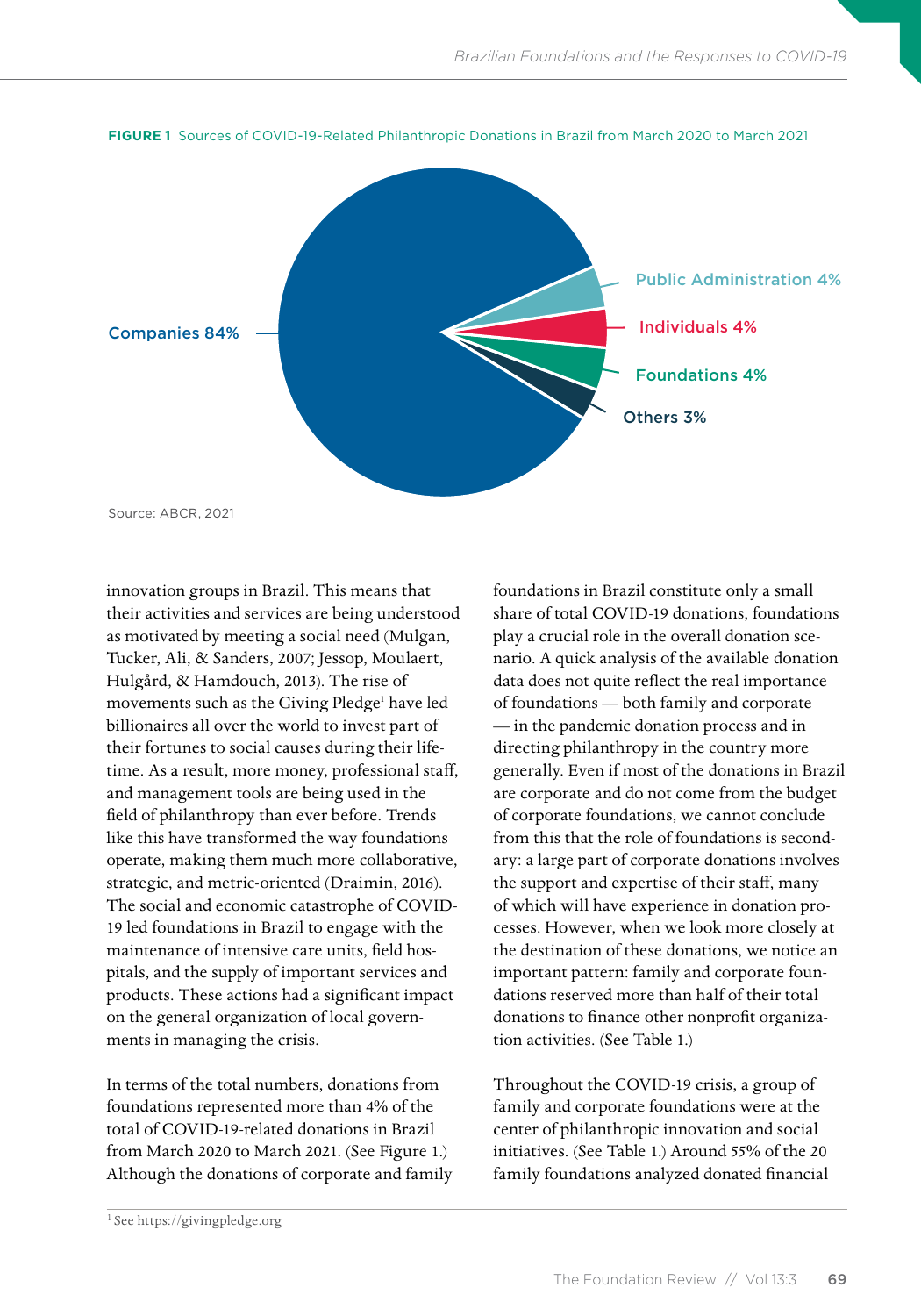#### **TABLE 1**

Donations From Corporate and Family Foundations and Philanthropic Funds: March 2020 to March 2021 (n = 64)

|                                         | <b>Family Foundations</b><br>$(n = 20)$ | <b>Corporate Foundations</b><br>$(n = 18)$ | <b>Institutes, Foundations,</b><br>and Philanthropic<br><b>Funds</b> $(n = 64)$ |
|-----------------------------------------|-----------------------------------------|--------------------------------------------|---------------------------------------------------------------------------------|
| <b>Donation Value</b> (in U.S. dollars) |                                         |                                            |                                                                                 |
| Total                                   | - \$12 million                          | $~515$ million                             | - \$37 million                                                                  |
| Average                                 | $-$ \$0.5 million                       | ~ \$1 million                              | $~50.5$ million                                                                 |
| <b>Primary Gift</b>                     |                                         |                                            |                                                                                 |
| <b>Financial Assets</b>                 | 55%                                     | 78%                                        | 64%                                                                             |
| Products                                | 20%                                     | 17%                                        | 19%                                                                             |
| <b>Purpose</b>                          |                                         |                                            |                                                                                 |
| <b>Health Assistance</b>                | 25%                                     | 22%                                        | 27%                                                                             |
| Social Assistance                       | 25%                                     | 28%                                        | 33%                                                                             |
| Other                                   | $1\%$                                   |                                            | 1%                                                                              |
| <b>Recipient</b>                        |                                         |                                            |                                                                                 |
| Nonprofit Organization                  | 45%                                     | 67%                                        | 60%                                                                             |
| <b>Donation Campaign</b>                | 10%                                     | 11%                                        | 9%                                                                              |
| Philanthropic Funding                   | 1%                                      | 17%                                        | 11%                                                                             |
| Individuals                             | 15%                                     |                                            | 5%                                                                              |

Sources: ABCR (2021); currency exchange in March 2021.

assets; almost 78% of the 18 corporate foundations analyzed prioritized financial aid. In both categories, most donations were designated for legal entities: 45% of family foundations and 67% of corporate foundations destined their financial resources for nonprofit organizations. Health care and social assistance were the chief purposes for foundation support.

Comparisons based exclusively on these values do not reveal the overall impact foundations had on the support and maintenance of nonprofits, because foundations invest in social welfare activities directly and indirectly. In Brazil, several large companies — many of which have been listed as major donors during the COVID-19 pandemic (ABCR, 2021) — appear to have corporate social responsibility (CSR) departments as well as their own foundations or institutes, which are an ultra-specialized arm of corporations and usually enjoy some autonomy within the corporate structure.

Corporate institutes are usually responsible for carrying out the tasks set out by CSR agendas and have their budgets defined annually by executive boards that comprise high-level management, relevant shareholders, and outside experts. However, it is important to note that many of the major corporate donations and initiatives in Brazil not only involved company CEOs, but also their board members and owners. This means that the line between family donations and corporate donations is not so simply drawn, and support for donations among business owners, their families, and shareholders is often decisive. There are important cases where corporate donations are combined with those of its institute or foundation.

Nevertheless, there are important distinctions between family and corporate foundations in Brazil. While most corporate foundations are aligned with the CSR agenda of the companies from which they originate, executing actions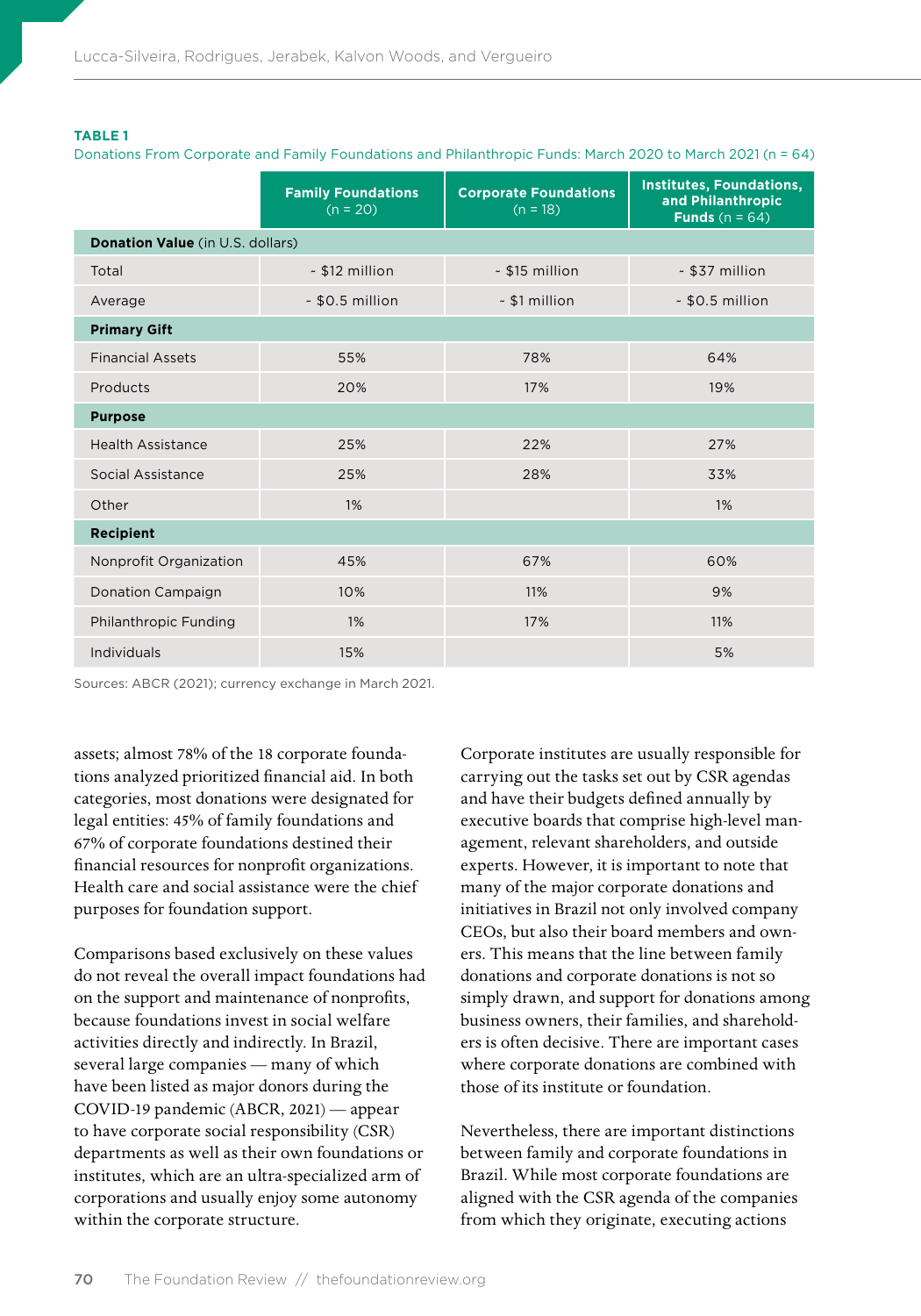that can be understood as strategic philanthropy, family foundations usually have their own agendas, detached from corporate commitments. Consequently, these foundations can play an important role in social innovations, making higher-risk decisions or involving nonconsensual agendas — for example, gender, racial, and human rights issues — as well as adopting innovative methods, guidelines, and techniques in the various stages of operation.

The analysis to follow suggests that foundations played an important role in innovation during the studied period, not only contributing to new methods of fundraising and donation, but also nurturing a culture of charitable giving in the country. Corporate and family donations made during the pandemic are in large part a result of the expertise and knowledge that Brazilian foundations and institutes have accumulated over the years.

To investigate our object of study, we use a data triangulation approach with both primary and secondary data that enables us to scrutinize the role of different foundations in detail and from various angles. Secondary data are taken from the COVID-19 Donation Monitor (Monitor das Doações), a platform initiated by ABCR to gather information on pandemic initiatives from corporate and family foundations and institutes and other nonprofit organizations and initiatives, to help mitigate the effects of the pandemic, specifically on vulnerable groups. Some of the data are also gathered from Transparência COVID-19, a joint project by GIFE and ABCR to provide an online platform to document the sources and recipients of pandemic-response philanthropy and aid. Additionally, we rely on GIFE for foundation- and institute-specific data. Primary data were extracted from seven in-depth interviews, conducted between October 2020 and March 2021 with central figures from corporate foundations, family foundations, and institutes operating projects and programs across Brazil.

# **Innovations in Foundation Practices**

The COVID-19 crisis represented a major challenge to Brazil's nonprofit sector, and subsequently to foundations. We argue that these

*During the pandemic, foundations and institutes played a particular and significant role by providing social intelligence to organizations and the public sector, which benefited greatly from the expertise of institutions and their actors.* 

foundations have been a central part of Brazil's civil society response to the social consequences of COVID-19, and that this was largely possible due to a silent social transformation. Of the changes we witnessed, three were considered central:

- 1. Foundations supported the activities of the field with resources and provided their expertise to company CSR projects;
- 2. The innovative use of digital crowdfunding platforms has increasingly been used to raise money, while the use of public data to support resource allocation decisions has become usual practice; and
- 3. Changes to patterns of collaboration between foundations and other nonprofit organizations are underway, allowing for more horizontal and trusting relationships and improving the agility and effectiveness of social projects.

# Social Intelligence

During the pandemic, foundations and institutes played a particular and significant role by providing social intelligence to organizations and the public sector, which benefited greatly from the expertise of institutions and their actors. Examples of social knowledge sharing abound, and vary in terms of areas and modes of interaction between foundations and other social actors.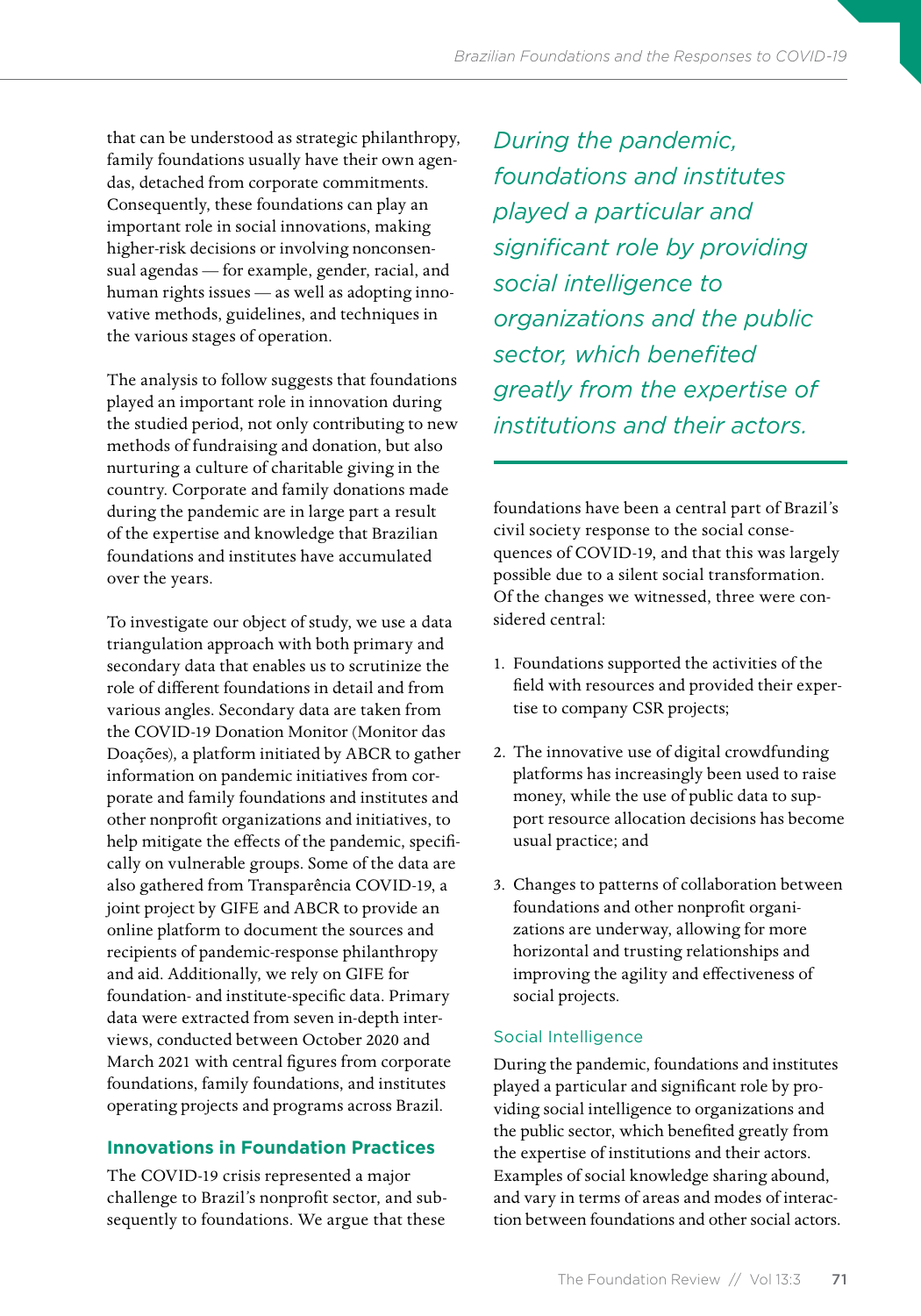We can observe, for example, foundations' contributions in the health sector. The Oswaldo Cruz Foundation (Fiocruz), which is linked to the Brazilian Ministry of Health and promotes public health, played a fundamental role in responding to health care challenges and supporting research related to the coronavirus. Its United Against COVID (Unidos Contra COVID) campaign<sup>2</sup> raised around \$85 million and enabled Fiocruz to support health care assistance and the expansion of testing capacities. A number of companies engaged in the campaign, including ABInbev, B3, Banco Votorantim, Elopar, Stone, United Health Brazil, and Itaú, as well as family and corporate foundations such as the Lemann Foundation, the Telefônica Vivo Foundation, and the Behringer Family Foundation. Additionally, Fiocruz signed a contract with AstraZeneca for a technology transfer to begin national production of its vaccine, which will have a significant impact on the country's ability to control the pandemic (ABCR, 2021). With its capacity to conduct research on drugs and vaccines, its ability to attract and engage other private players in the health industry, and its expertise in negotiating and managing contracts, Fiocruz led an important initiative that amplified the impact of collective efforts on health care assistance and the national institutional arsenal to combat COVID-19.

Foundations were also essential to programs addressing poverty and hunger. The aggravation of economic crises put millions of Brazilians on the edge of the poverty line, making social support vital. A noteworthy initiative was launched by Telefônica Vivo, a corporate foundation with over 20 years' experience managing social projects for greater socioeconomic inclusion, as well as student and teacher training. The foundation donated a significant amount of money to health care centers and vulnerable communities to guarantee food security. It also contributed funds to Fiocruz and to public health care

facilities across the country, and created a digital education platform and an online platform to encourage volunteering.<sup>3</sup> These resources were in addition to Telefônica Vivo's annual budget for grants in education, which it not only continued to provide but also did so unconditionally, enabling its partners to use the resources as necessary in response to new demands from communities.

The main contribution of corporate foundations and institutes to the COVID-19 donation process cannot be identified only quantitatively. The organizational and social knowledge that these institutions have accumulated over the decades has been central to the success of the donation processes during the pandemic. Among the plentiful examples, however, two stand out. The first is the Votorantim Institute — the social intelligence branch of the Votorantim Group, one of the largest industrial conglomerates in Latin America. In March 2020, the institute, which generates shared value in the communities where the Votorantim Group operates, reviewed and reconfigured 300 existing projects to better address local needs in light of the pandemic. It also managed and distributed an additional \$10 million donated by the Votorantim Group. To leverage the efficiency of social work already being carried out in the communities in which it was operating, the institute created a crisis committee that comprised various stakeholders, including the Beneficência Portuguesa Hospital and the Brazilian Development Bank, which coordinated their actions to enhance the ability of small cities to respond to the crisis. The institute's relationships with communities were key to the success of its response.<sup>4</sup>

Foundations and institutes also facilitate the use and management of funds in a number of crucial ways. Itaú Unibanco Bank, for example, was responsible for Brazil's largest COVIDrelated donation, which was administered through its own institutes and CSR programs.

<sup>2</sup>See<https://unidos.fiocruz.br/transparencia.html>

<sup>3</sup><https://fundacaotelefonicavivo.org.br/a-fundacao/nossas-acoes-frente-a-COVID-19/>

<sup>4</sup> [http://www.institutovotorantim.org.br/votorantim-promove-iniciativas-para-combate-aos-efeitos-do-COVID-19-e-anuncia](http://www.institutovotorantim.org.br/votorantim-promove-iniciativas-para-combate-aos-efeitos-do-COVID-19-e-anuncia-doacao-adicional-de-r-50-milhoes/)[doacao-adicional-de-r-50-milhoes/](http://www.institutovotorantim.org.br/votorantim-promove-iniciativas-para-combate-aos-efeitos-do-COVID-19-e-anuncia-doacao-adicional-de-r-50-milhoes/)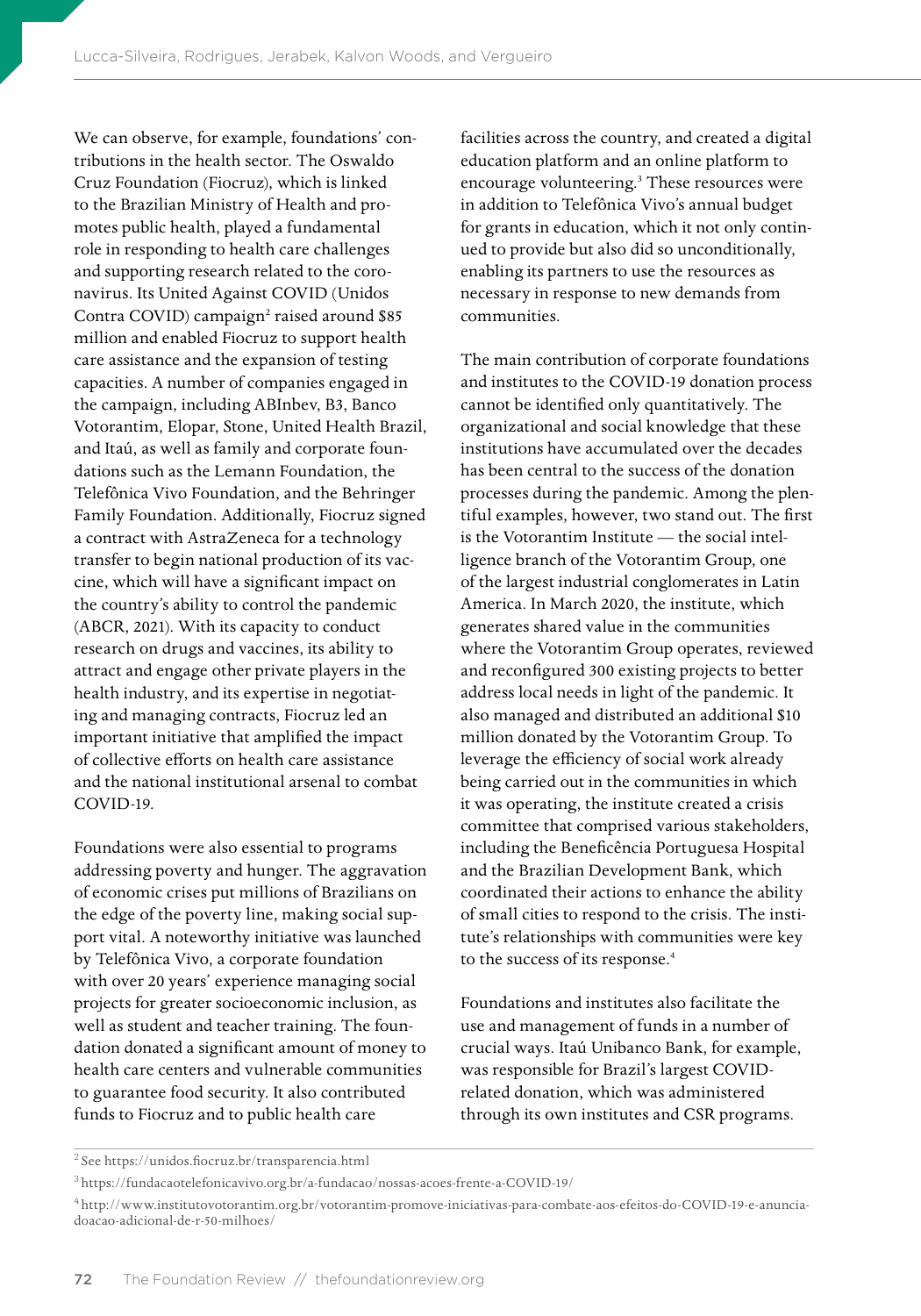After donating approximately \$200 million, the financial group created the All for Health (Todos pela Saúde) initiative,<sup>5</sup> which was managed by its foundation, Itaú Social. The resources donated were managed separately and with a specific board of well-known Brazilian health care specialists, who established guidelines for the foundation to use its capacity and grantmaking expertise. The initiative has already supported collective funds against the spread of COVID-19 and assisted nonprofits and several other public initiatives by expanding infrastructure and equipment for hospitals, facilitating largescale coronavirus testing for civil servants, and training public-sector managers to set up crisis committees.

These examples show that initiatives headed by foundations have contributed to the alleviation of hunger and poverty and strengthened public responses to the health care and immunization needs of Brazilian society. Foundations used their institutional capacity to manage contracts, engage communities, and enable collective initiatives.

# Use of New Digital and Social Technologies

Considering the challenges and scale of a pandemic, it was clear that foundations employed new methods to mobilize more resources, reallocate existing budgets to leverage donations, and nurture a culture of charitable giving. Raising funds through online platforms is recognized as an important frontier in the operationalization of donations (Agrawal, Catalini, & Goldfarb, 2014). The practice has changed the landscape of donation methods and scaled up the potential of donors enrolled in fundraising campaigns.

Of the many innovations in fundraising practices, crowdfunding is one of the most important. It has been shown as a good way to finance services due to its ability to amplify the legitimacy of projects, alert greater audiences to social needs, and engage the community

<sup>5</sup><https://www.todospelasaude.org/>

*Considering the challenges and scale of a pandemic, it was clear that foundations employed new methods to mobilize more resources, reallocate existing budgets to leverage donations, and nurture a culture of charitable giving.*

in campaigns (Lehner & Nicholls, 2014; Liu, Suh, & Wagner, 2018). As in many other parts of the world, the crowdfunding method is also transforming financing practices in Brazil. Once exclusively oriented to finance business ventures, such as in the construction sector, crowdfunding practices have rapidly become relevant in areas as diverse as the arts and organized protest (Belleflamme, Omrani, & Peitz, 2015).

Raising money is a challenge at the best of times, let alone during an economic crisis (Meyskens & Bird, 2015). Raising money through crowdfunding platforms was instantly adopted by civil society actors. Platforms such as Benfeitoria's Matchfunding Enfrente,<sup>6</sup> created by the Tide Setubal Foundation — a family foundation that is dedicated to social justice initiatives and the sustainable development of urban peripheries — have helped to amplify the reach of potential donors and made donating easier by improving the process of choosing and collaborating with different campaigns. The platform had the added incentive that each Brazilian real donated online would be matched by two reais, and was able to mobilize and distribute resources to almost 200 grassroots initiatives. This adaptation contributed to the resilience efforts of the nonprofit sector (Pape et al., 2020), as well as allowing Brazilian society to see the growing number of donations all over the country (ABCR, 2021; ABCR & GIFE, 2021).

<sup>6</sup><https://benfeitoria.com/canal/enfrente>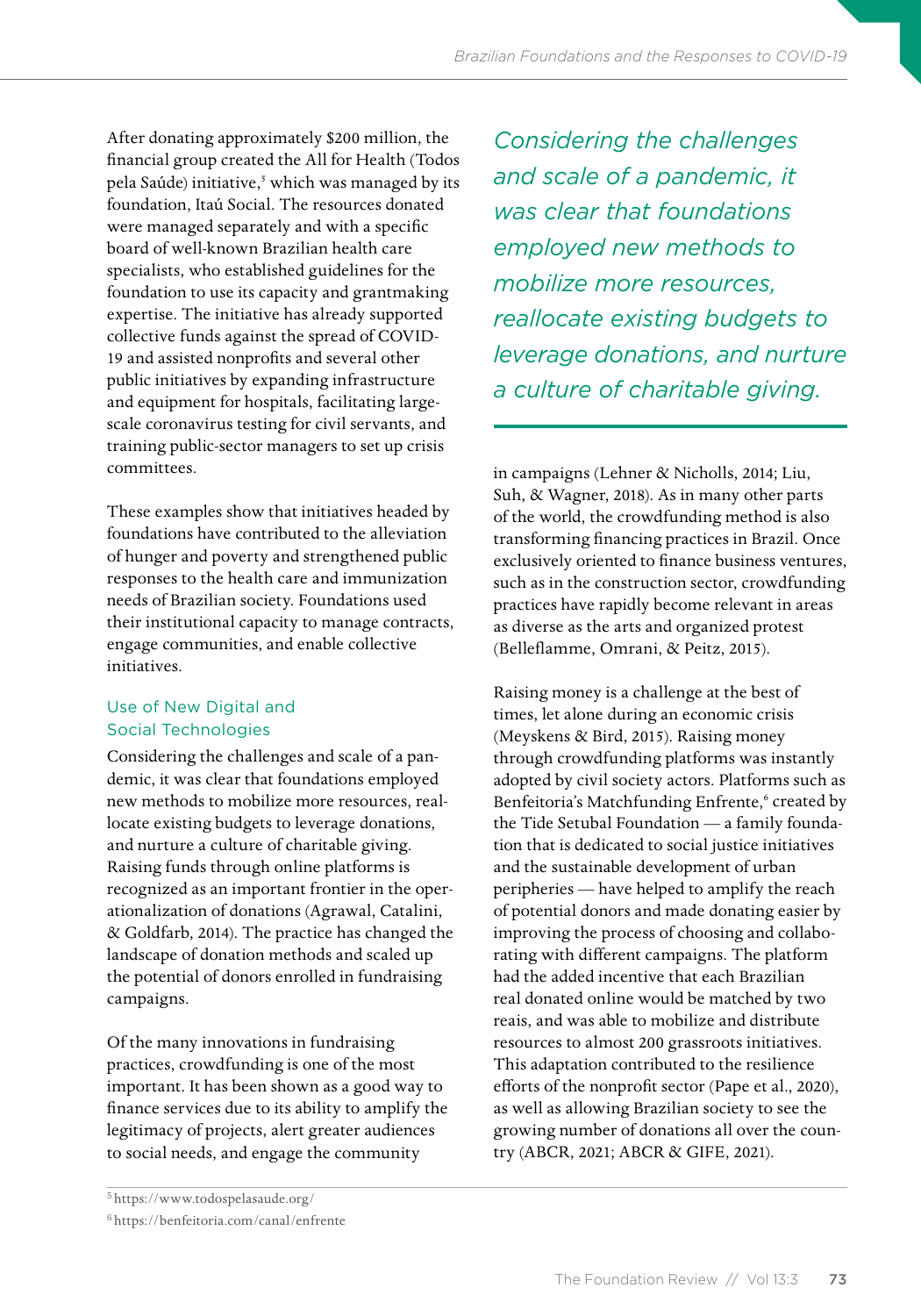*Given their essential role in organizing and financing public services amid the pandemic, certain Brazilian foundations were elevated to quasi-public institutional status in 2020, regarded as social entrepreneurs able to transform and leverage social change by using planning and executing capacity to promote social goods.*

Another crowdfunding example set up through the Benfeitoria platform is Families Help Families (Família Apoia Família).<sup>7</sup> Created by the family foundation Instituto ACP, the campaign encourages families to support nonprofits that deliver food parcels to low-income families around the country. The foundation selected the projects, promoted their fundraising campaigns, and called on another four family foundations and other companies for support. The platform raised money from more than 6,000 supporters that was distributed to 86 nonprofits, ultimately benefiting over 71,000 families. The Banco do Brasil Foundation, a corporate foundation, also created a digital platform to encourage donations from individuals and private organizations; and used the funds for projects to assist citizens in need and help small-business owners and micro entrepreneurs to generate income (ABCR, 2021).

New digital and social technologies were also applied in official initiatives, such as COVID campaigns organized by the government of São Paulo state and Brazil's federal government that have relied on the social expertise of foundations. The São Paulo campaign established a

commission to organize donations from both the private and public sectors, and collected over \$300 million. The federal government was able to collect over \$2 million with its donation initiative by encouraging civil volunteering (ABCR, 2021). Of Brazil's 5,570 municipalities, about 120 across the country engaged in digital and offline donation campaigns.

These campaigns were approached in a number of ways. Donation efforts led by nonprofit organizations and citizens used crowdfunding to collect smaller sums of money from a larger number of donors. Campaigns carried out by more significant economic actors, such as corporate and family foundations, collected and donated larger amounts from fewer donors. There were also government-organized campaigns, which introduced a new form of public funding. In this way, all the various economic sectors used these technologies.

# Trust and Horizontal Relations

Based on the insights of secondary data and the interviews with key figures in Brazilian philanthropy, we further argue that the pandemic altered the modus operandi of Brazilian foundations. Given their essential role in organizing and financing public services amid the pandemic (Fernandez & Hager, 2014), certain Brazilian foundations were elevated to quasi-public institutional status in 2020, regarded as social entrepreneurs able to transform and leverage social change by using planning and executing capacity to promote social goods (Lehner & Nicholls, 2014; Quinn, Tompkins-Stange, & Meyerson, 2014). Examples include the foundations' engagement in collective efforts to fund and purchase hospital supplies, equipment, and drugs, as well as their pivotal role in funding local nonprofits and projects addressing poverty and hunger.

We attribute such shifts in the way foundations operate to two main factors:

1. The complex nature of the pandemic challenged so many aspects of daily life, taxing

<sup>7</sup><https://benfeitoria.com/canal/familias2020>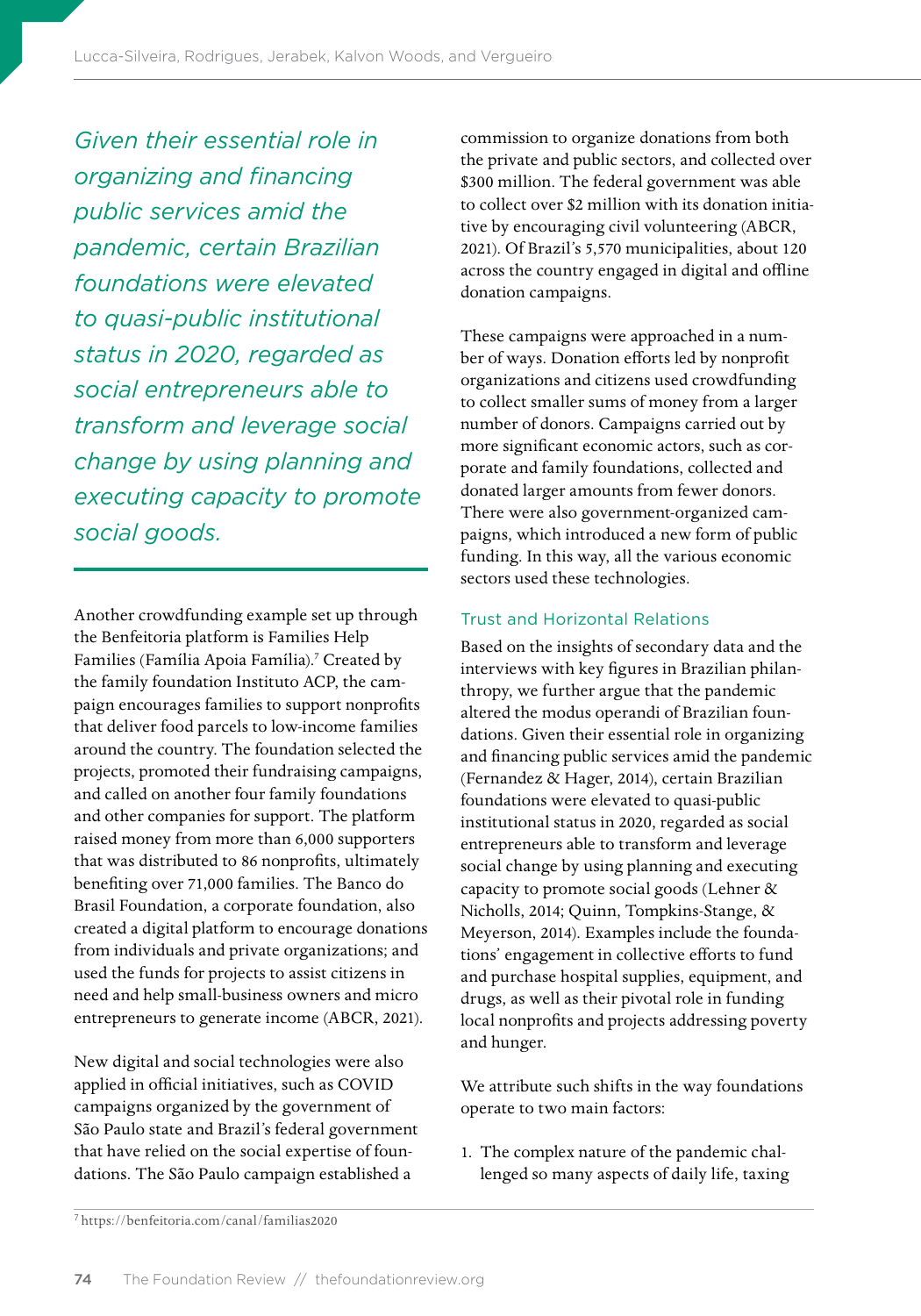the health care system and increasing poverty and food insecurity. All were the result of an ongoing economic crisis, which necessitated quick decision-making in order to reach as many projects, citizens, and vulnerable communities as possible.

2. The struggle among nonprofits for resources, especially from larger donors, during the pandemic led to a restructured relationship between foundations and nonprofit organizations with "on the ground" expertise. Nonprofits often lack institutional capacity because of lean teams or informal accounting and compliance practices.

These two factors laid fruitful ground for innovative thinking and the acceleration of antecedent changes in the way foundations operate. It is clearly noticeable that so far, most foundations were able to lower bureaucratic barriers to nonprofit organizations and collaborative practices, such as simplifying formal requirements for grant applications and providing support for reporting and accounting responsibilities. The debureaucratization of these practices also eased the execution of on-the-ground projects and led to faster, more efficient decision-making (GIFE, 2021). As reported by the Brazilian philanthropic community (Lucca-Silveira, Jerabek, Rodrigues, Vergueiro, & Woods, 2021), COVID-19 catalyzed institutional trends, behaviors, and innovations in collaborative philanthropy (GIFE, 2021), and expanded the understanding, at least among large donors, that financing nonprofits and other social actors is an efficient investment in maximizing the social benefits of philanthropy.

Loosened compliance rules and control mechanisms for partner nonprofits with on-the-ground expertise (GIFE, 2021) led to more horizontal relationships between corporate and family foundations, increased the trust between partnering institutions, and improved access to resources for social initiatives. Nevertheless, as Lucca-Silveira et al. (2021) emphasize, those foundations that had resources and knowledge before the pandemic were better able to engage

*[M]ost foundations were able to lower bureaucratic barriers to nonprofit organizations and collaborative practices, such as simplifying formal requirements for grant applications and providing support for reporting and accounting responsibilities. . . . COVID-19 catalyzed institutional trends, behaviors, and innovations in collaborative philanthropy, and expanded the understanding, at least among large donors, that financing nonprofits and other social actors is an efficient investment in maximizing the social benefits of philanthropy.*

with innovative, collaborative projects than those with less institutional expertise.

In addition, the sector's thematic focus became more diversified. Before COVID-19, most foundations and organizations (61%) were focused on projects to increase socioeconomic inclusion and improve the quality of public education in Brazil (GIFE, 2019). The pandemic called attention to inequalities in other areas, such as health, income, and working conditions, which underscored the importance of basic social assistance. In Brazil, a country with extremely high rates of economic inequality (Barbosa, Ferreira de Souza, & Soares, 2020), foundations and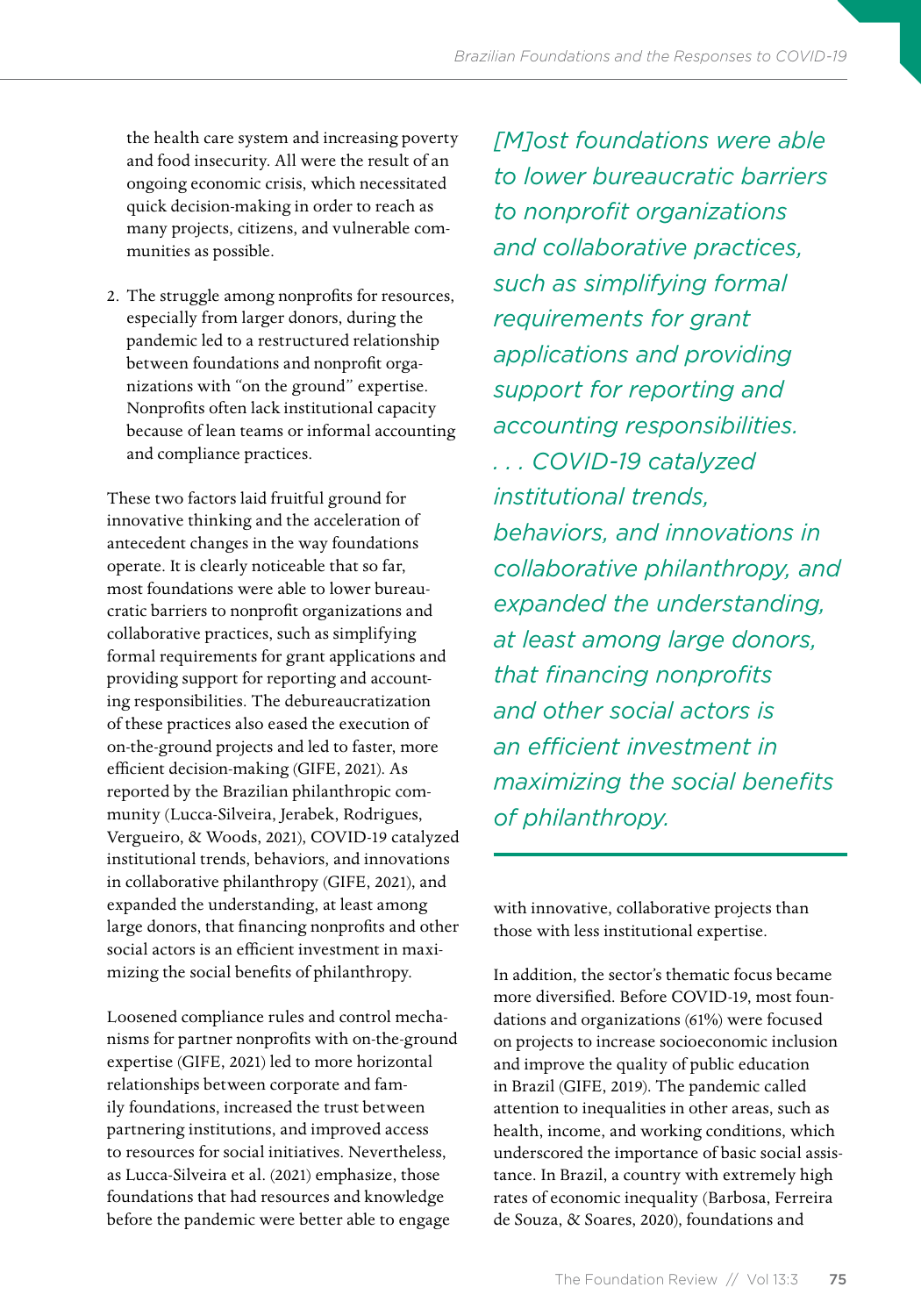*[T]he pandemic can be seen as a catalyst for major change in the field, altering a historical pattern of hierarchical relations between foundations and nonprofits.*

other philanthropic institutions were required to expand their priorities. Nevertheless, educational inequalities have remained important; the pandemic highlighted the socioeconomic inequalities that affect learning outcomes, such as a lack of computers and internet access among poorer households (Lemann Foundation, 2020).

### **Discussion and Conclusion**

This article has argued that the COVID-19 pandemic triggered changes in the relationships among business, foundations, and nonprofit organizations in Brazil. Where differing views of the country's social development needs had prevented closer interaction between foundations and other nonprofits (Sklair, 2020), the pandemic can be seen as a catalyst for major change in the field, altering a historical pattern of hierarchical relations between foundations and nonprofits. The increasing number of foundations and institutes taking on the role of grantmakers can already be observed, particularly through family foundations and institutes (GIFE, 2019). However, since the expertise of civil society actors was also urgently required, the pandemic not only accelerated this process among the large donors but may also have stimulated trust and horizontality across the wider sector.

Foundations played a key role in three major areas of Brazilian philanthropy during the coronavirus outbreak:

• *We observed foundations' use of social intelligence to manage donations.* Foundations

and institutes provided their expertise to the development of projects related to the COVID-19 crisis. As noted, many large donations made by corporations were managed by corporate institutes and foundations. This brought a new perspective to project management, which in turn became more professional and accountable. As a result, public policies and both CSR and philanthropic activities have benefited from synergies with the administrative, resource, and logistic capacity of business and leading foundations.

- *The use of new technologies for fundraising campaigns and donation-matching initiatives is a notable adjustment.* The pandemic obliged nonprofits to be more creative when raising funds to finance their work and payrolls. Digital crowdfunding platforms, in particular, are an important innovation we observed across many relevant campaigns. Consequently, this new method of fundraising is producing another new middle player, the social–digital industry, as well as such modes of collaboration as joint crowdfunding campaigns.
- *Foundations shifted their modus operandi.* This resulted in more horizontal engagement with nonprofit organizations, less stringent compliance rules and control mechanisms, more trust in their "on the ground" expertise, and greater agility in decision-making.

Brazil is experiencing a shift that has already been seen in the developed world, whereby foundations are being viewed as more qualified to lead projects in critical situations. The role of civil society agents in providing social goods has been crucial to Brazil's collective response to COVID-19. As the philanthropic field continues its trajectory of development, we promote a learning agenda. Follow-up research may provide important information on whether any of the initiated changes are sustained and under which conditions social innovations become embedded in the philanthropic ecosystem.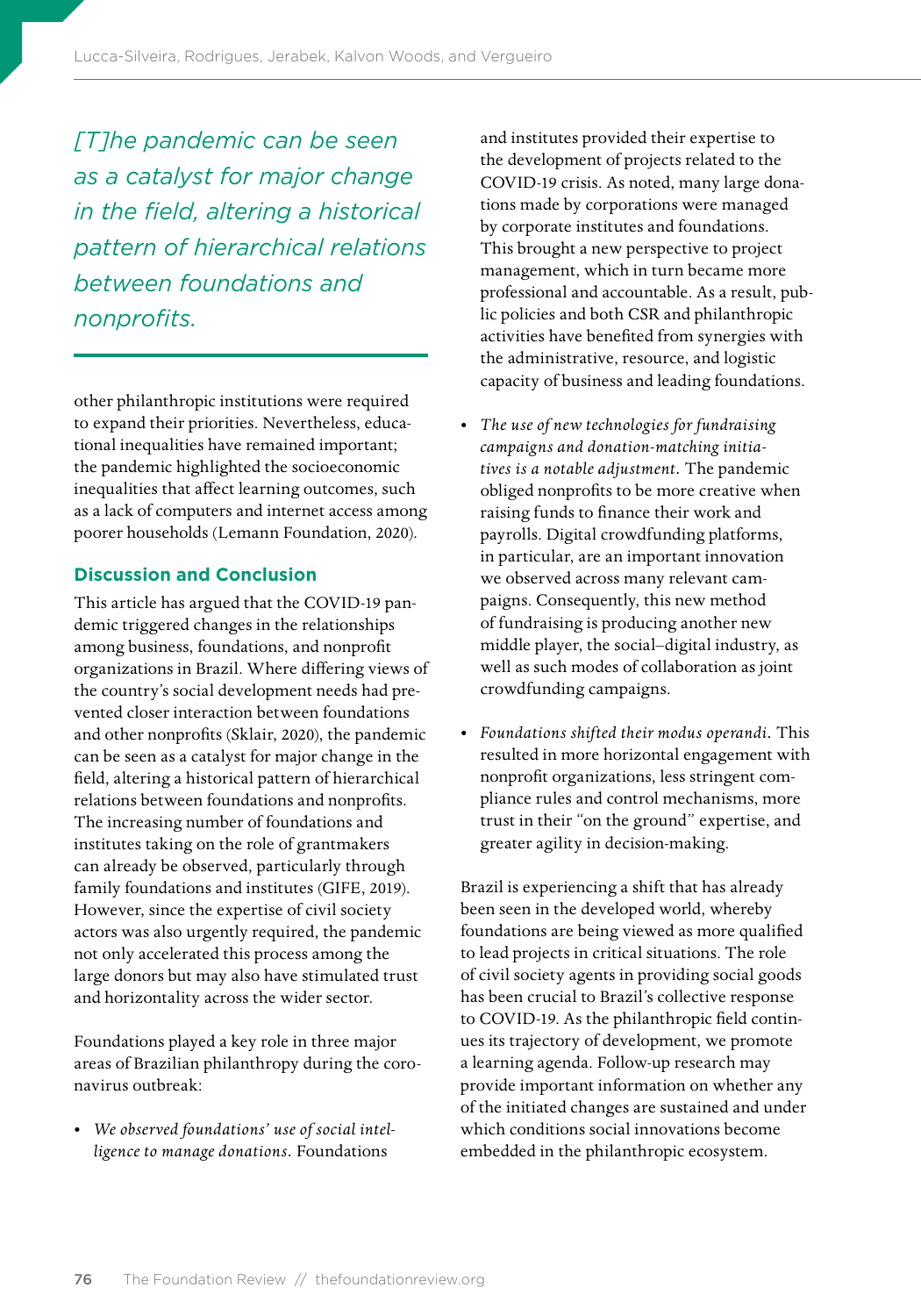# **References**

- Associação Brasileira de Captadores de Recursos. (2021). *Monitor das doações COVID 19 [COVID-19 donation monitor].* [https://www.monitordasdoacoes.](https://www.monitordasdoacoes.org.br/pt) [org.br/pt](https://www.monitordasdoacoes.org.br/pt)
- Associação Brasileira de Captadores de Recursos & Grupo de Institutos, Fundações, e Empresas. (2021). *Central de transparência doações COVID19 [Donation transparency center: COVID-19].* [https://www.](https://www.transparenciaCOVID.org.br/) [transparenciaCOVID.org.br/](https://www.transparenciaCOVID.org.br/)
- Agrawal, A., Catalini, C., & Goldfarb, A. (2014). Some simple economics of crowdfunding. *Innovation Policy and the Economy, 14*(1), 63–97
- Barbosa, R., Ferreira de Souza, P., & Soares, S. (2020, July 16). Desigualdade de renda no Brasil de 2012 a 2019 [Income inequality in Brazil from 2012 to 2019]. *DADOS.* [http://dados.iesp.uerj.br/desigualdade](http://dados.iesp.uerj.br/desigualdade-brasil/)[brasil/](http://dados.iesp.uerj.br/desigualdade-brasil/)
- Belleflamme, P., Omrani, N., & Peitz, M. (2015, December). The economics of crowdfunding platforms. *Information Economics and Policy, 33,* 11–28.
- Draimin, T. (2016, January 24). *Philanthropic foundations and social innovation: How do we accelerate our learning?* Social Innovation Exchange. [https://](https://socialinnovationexchange.org/insights/philanthropic-foundations-and-social-innovation-how-do-we-accelerate-our-learning) [socialinnovationexchange.org/insights/](https://socialinnovationexchange.org/insights/philanthropic-foundations-and-social-innovation-how-do-we-accelerate-our-learning) [philanthropic-foundations-and-social-innovation](https://socialinnovationexchange.org/insights/philanthropic-foundations-and-social-innovation-how-do-we-accelerate-our-learning)[how-do-we-accelerate-our-learning](https://socialinnovationexchange.org/insights/philanthropic-foundations-and-social-innovation-how-do-we-accelerate-our-learning)
- Fernandez, K. M., & Hager, M. A. (2014). Public and private dimensions of grantmaking foundations. *Public Administration Quarterly, 38*(3), 405–439.
- Fórum Nacional das Instituições Filantrópicas [NATIONAL COUNCIL OF PHILANTHROPIINSTITUTIONS]. (2018). *A contrapartida do setor filantrópico para o Brasil - 2018 [The contribution of philanthropic sector in Brazil - 2018].*<https://fonif.org.br/pesquisas/>
- Grupo de Institutos, Fundações, e Empresas. (2019). *Censo GIFE 2018 [GIFE census 2018].* [https://](https://congressogife.org.br/2020/wp/media/2021/01/CENSO-GIFE-2018_-1a-Reimpressao-1.pdf) [congressogife.org.br/2020/wp/media/2021/01/](https://congressogife.org.br/2020/wp/media/2021/01/CENSO-GIFE-2018_-1a-Reimpressao-1.pdf) [CENSO-GIFE-2018\\_-1a-Reimpressao-1.pdf](https://congressogife.org.br/2020/wp/media/2021/01/CENSO-GIFE-2018_-1a-Reimpressao-1.pdf)
- Grupo de Institutos, Fundações, e Empresas. (2021). *Filantropia e investimento social na pandemia [Philanthropy and social investment in the pandemic].* [https://sinapse.gife.org.br/download/filantropia](https://sinapse.gife.org.br/download/filantropia-e-investimento-social-na-pandemia-respostas-aprendizados-e-reflexoes-sobre-o-futuro) [-e-investimento-social-na-pandemia-respostas](https://sinapse.gife.org.br/download/filantropia-e-investimento-social-na-pandemia-respostas-aprendizados-e-reflexoes-sobre-o-futuro)[aprendizados-e-reflexoes-sobre-o-futuro](https://sinapse.gife.org.br/download/filantropia-e-investimento-social-na-pandemia-respostas-aprendizados-e-reflexoes-sobre-o-futuro)
- Instituto Brasileiro de Geografia e Estatística. (2019). *As fundações privadas e associações sem fins lucrativos no Brasil: 2016 [Private foundations and nonprofit organizations in Brazil: 2016].* [https://biblioteca.](https://biblioteca.ibge.gov.br/visualizacao/livros/liv101647.pdf) [ibge.gov.br/visualizacao/livros/liv101647.pdf](https://biblioteca.ibge.gov.br/visualizacao/livros/liv101647.pdf)
- Jessop, B., Moulaert, F., Hulgård, L., & Hamdouch, A. (2013). Social innovation research: A new stage in innovation analysis. In F. Moulaert, D. MacCallum, A. Mehmood, & A. Hamdouch (Eds.)., *The international handbook on social innovation: Collective action, social learning, and transdisciplinary research* (pp. 110–130). Edward Elgar.
- Lehner, O. M., & Nicholls, A. (2014). Social finance and crowdfunding for social enterprises: A public–private case study providing legitimacy and leverage. *Venture Capital, 16*(3), 271–286.
- Lemann Foundation (2020, November 19). *Remote learning in Brazil during the pandemic.* [https://](https://fundacaolemann.org.br/en/news/remote-learning-in-brazil-during-the-pandemic) [fundacaolemann.org.br/en/news/remote-learning](https://fundacaolemann.org.br/en/news/remote-learning-in-brazil-during-the-pandemic)[in-brazil-during-the-pandemic](https://fundacaolemann.org.br/en/news/remote-learning-in-brazil-during-the-pandemic)
- Liu, L., Suh, A., & Wagner, C. (2018). Empathy or perceived credibility? An empirical study on individual donation behavior in charitable crowdfunding. *Internet Research, 28*(3), 1066–2243.
- Lucca-Silveira, M. P., Jerabek, M., Rodrigues, P., Vergueiro, J. P. & Woods, M. K. (2021). *Estudos emergência COVID-19 — Filantropia corporativa no Brasil: Uma análise das doações empresariais em meio a pandemia da COVID-19 [COVID-19 emergency studies — Corporate philanthropy in Brazil: An analysis of corporate giving in the midst of the COVID-19 pandemic].* [https://doi.](https://doi.org/10.33816/978-65-86701-11-1) [org/10.33816/978/65-86701-11-1](https://doi.org/10.33816/978-65-86701-11-1)
- MEYSKENS, M., & BIRD, L. (2015). Crowdfunding and value creation. *Entrepreneurship Research Journal, 5*(2), 155–166.
- Mulgan, G., Tucker, S., Ali, R., & Sanders, B. (2007). *Social innovation: What it is, why it matters and how it can be accelerated.* University of Oxford. [https://www.](https://www.youngfoundation.org/wp-content/uploads/2012/10/Social-Innovation-what-it-is-why-it-matters-how-it-can-be-accelerated-March-2007.pdf) [youngfoundation.org/wp-content/uploads/2012/10/](https://www.youngfoundation.org/wp-content/uploads/2012/10/Social-Innovation-what-it-is-why-it-matters-how-it-can-be-accelerated-March-2007.pdf) [Social-Innovation-what-it-is-why-it-matters-how-it](https://www.youngfoundation.org/wp-content/uploads/2012/10/Social-Innovation-what-it-is-why-it-matters-how-it-can-be-accelerated-March-2007.pdf)[can-be-accelerated-March-2007.pdf](https://www.youngfoundation.org/wp-content/uploads/2012/10/Social-Innovation-what-it-is-why-it-matters-how-it-can-be-accelerated-March-2007.pdf)
- Pape, U., Brandsen, T., Pahl, J. B., Pieliński, B., Baturina, D., Brookes, N., et al. (2020). Changing policy environments in Europe and the resilience of the third sector. *VOLUNTAS: International Journal of Voluntary and Nonprofit Organizations, 31*(1), 238–249.
- Quinn, R., Tompkins-Stange, M., & Meyerson, D. (2014). Beyond grantmaking: Philanthropic foundations as agents of change and institutional entrepreneurs. *Nonprofit and Voluntary Sector Quarterly, 43*(6), 950–968.
- Sklair, J. (2020). *Investimento de impacto e grantmaking: Visões conceituais distintas para o investimento social privado brasileiro [Impact investing and grantmaking: Different conceptual visions for Brazilian private social investment.]* <https://doi.org/10.33816/gife.20200201a2>